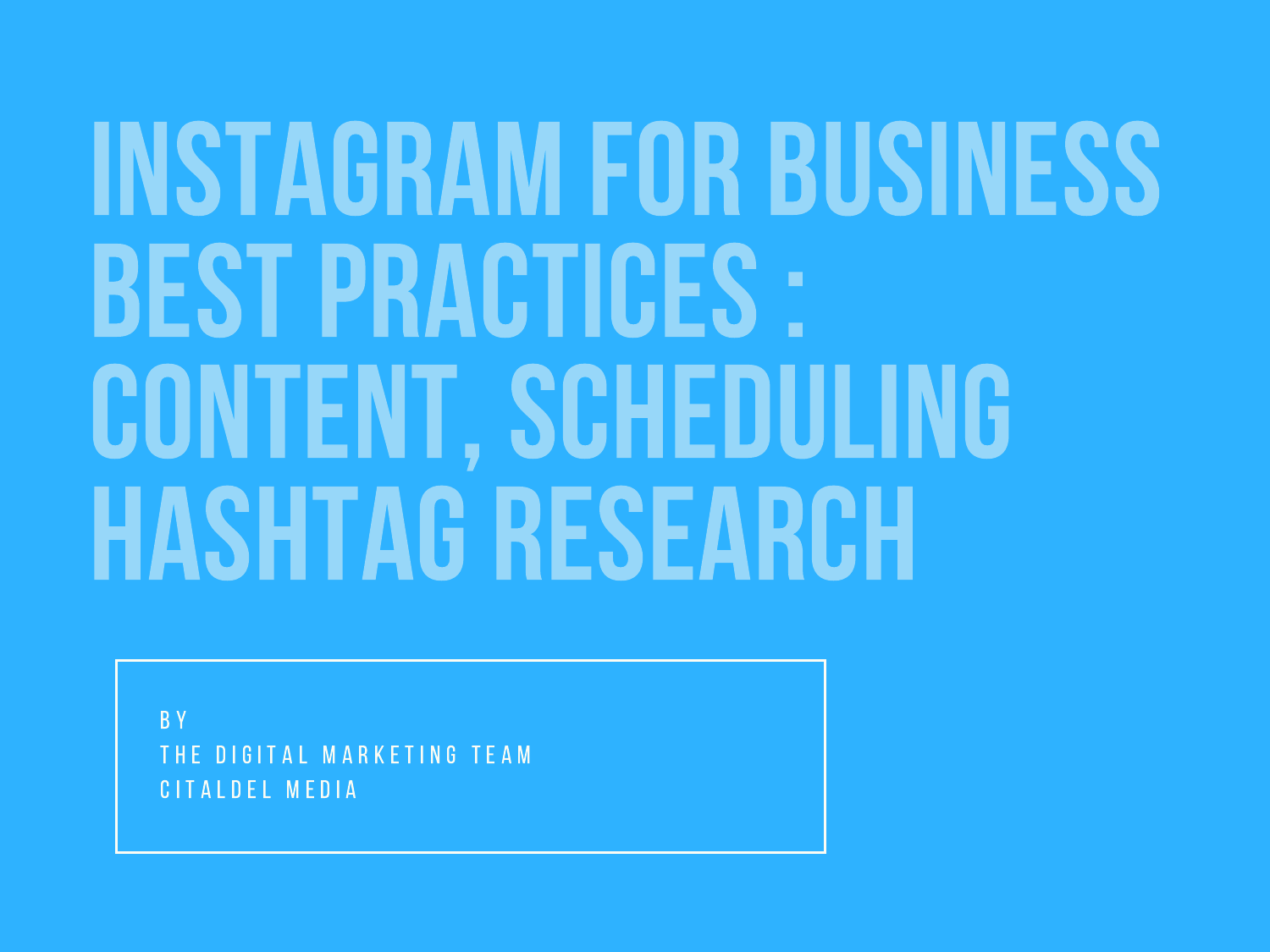## WHAT IS YOUR IG BRAND?



### **STYLE BLOGGER**

Discover fashion must haves and improve your personal style



### **LANDSCAPE PHOTOGRAPHER**

Venture into unchartered territories of this planet.



### **E-COMMERCE BRAND**

Step up your festival style this summer with beautiful boho jewelry.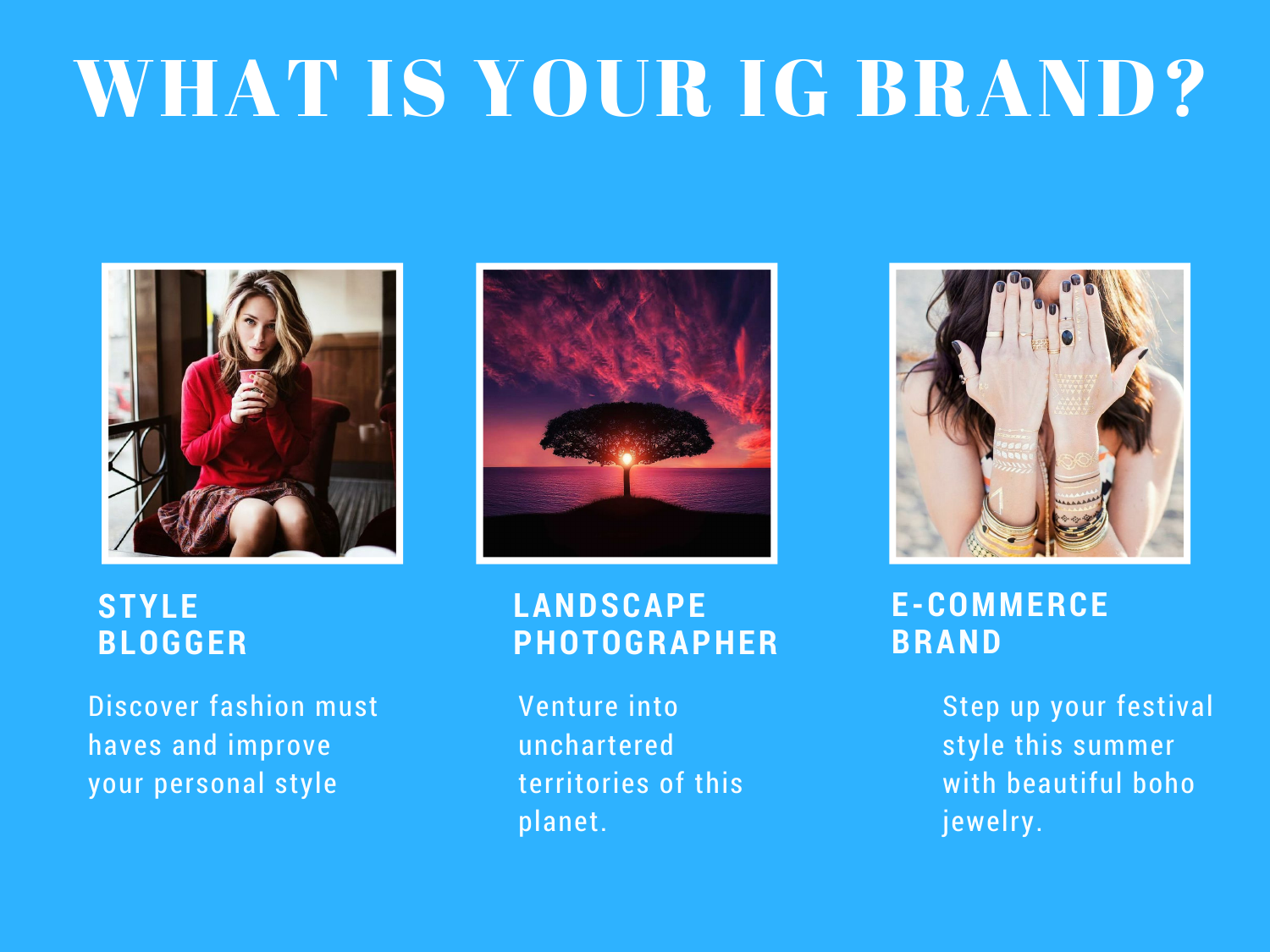REGRAM **CONTENT TIPS** COLOR SCHEMES VIDEO UGC REUSE CONTENT USE GRIDS

## NARROW YOUR FOCUS

You may like a little bit of everything but that won't help you sell or build your community on Instagram unless you're a celebrity.

What is your account at first glace? Fashion? Funny Girl? E-Commerce Brand? Musician? The more tightly focused the better.

### WHERE DO YOU START?

- Find inspiration in other accounts you love.
- Choose a posting style or theme,
- Make a list of your product and related categories.
- Use color schemes & high quality similar images.
- Schedule your content in advance
- Refine your strategy from month to month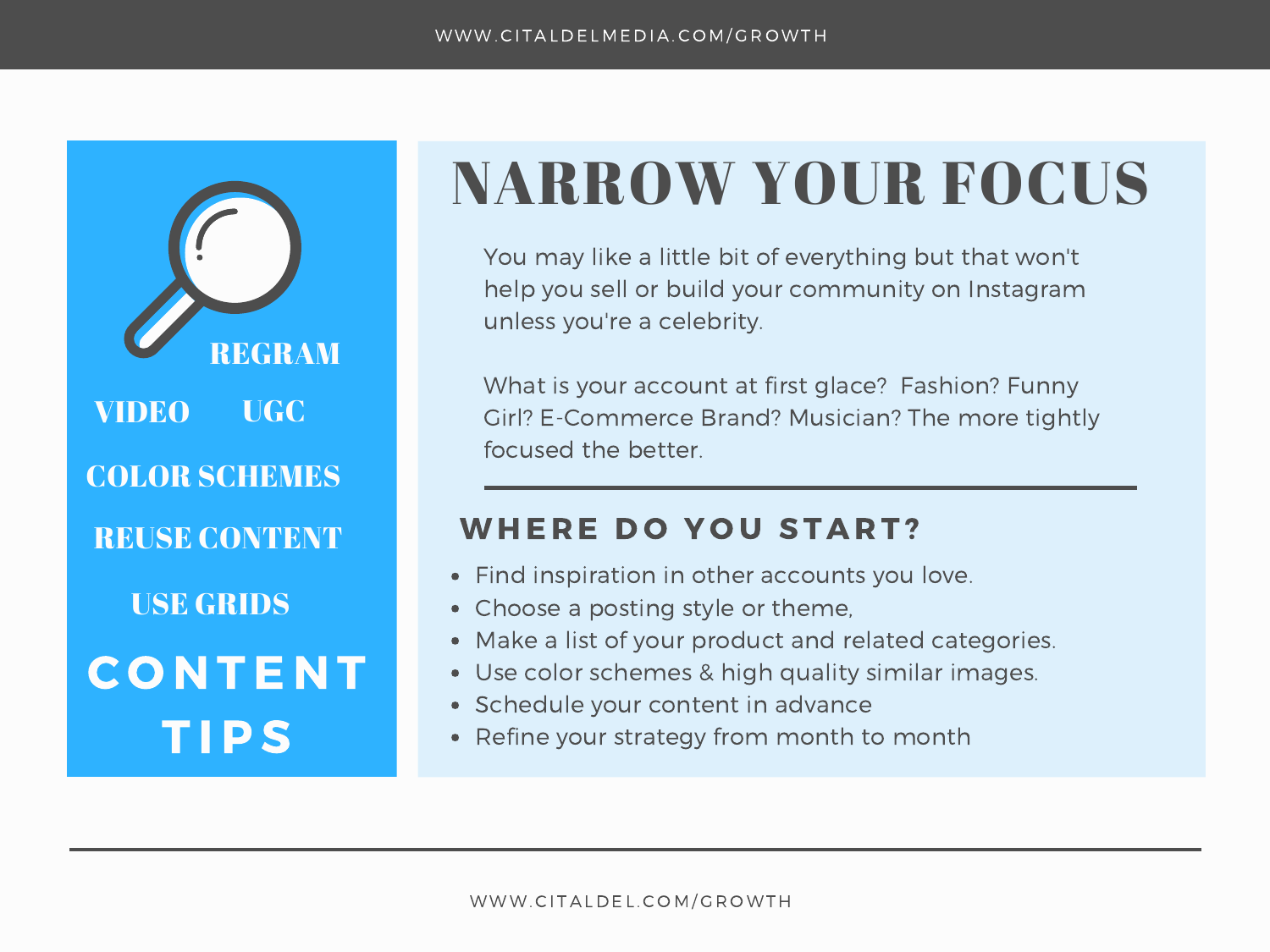### SAVE TIME TODAY

### 5 EASY STEPS TO UPLOAD YOUR INSTAGRAM CONTENT

### CITALDEL.COM

#### GATHER YOUR CONTENT

Get all of your content together at once. If this is hard for your break your content down into categories that you will be posting. ie Quotes, Products, Food, Fashion, Events, Video etc. Choose content themes related to your brand



#### UPLOADING CONTENT

You can bulk upload or single upload both photos and video.

Add the top 28 hashtags as the first comment in our photos. Plan how it will look on your Instagram timeline and set queue times (reg post times)



#### ORGANIZE BY TOPIC

Organize photos in folders by topic so you know how much content you'll have by topic. If you're posting twice a day you'll need 60 photos total. Example ....If you had 4 topics you'd need 15 photos in each folder.



### SHARE ACCESS

Team access is included with your account.

Create additional accounts and give access to the IG accounts they will be working on with just a few clicks.



#### SIGN UP FOR SCHEDUGRAM

Schedugram is the best scheduler on the market. It let's you preschedule w/o getting a push notification to publish from your phone, let's you add first comment hashtags (top 28). Use code INSTASAVE to save \$5.00 off your first month. Average cost \$20.00 a month



#### NOW YOU'RE ROCKING

Now that you're scheduling your content you can focus on building up your followers.

Find out how Citaldel can help you grow. Save \$20 off your first month with discount code IGFRIENDS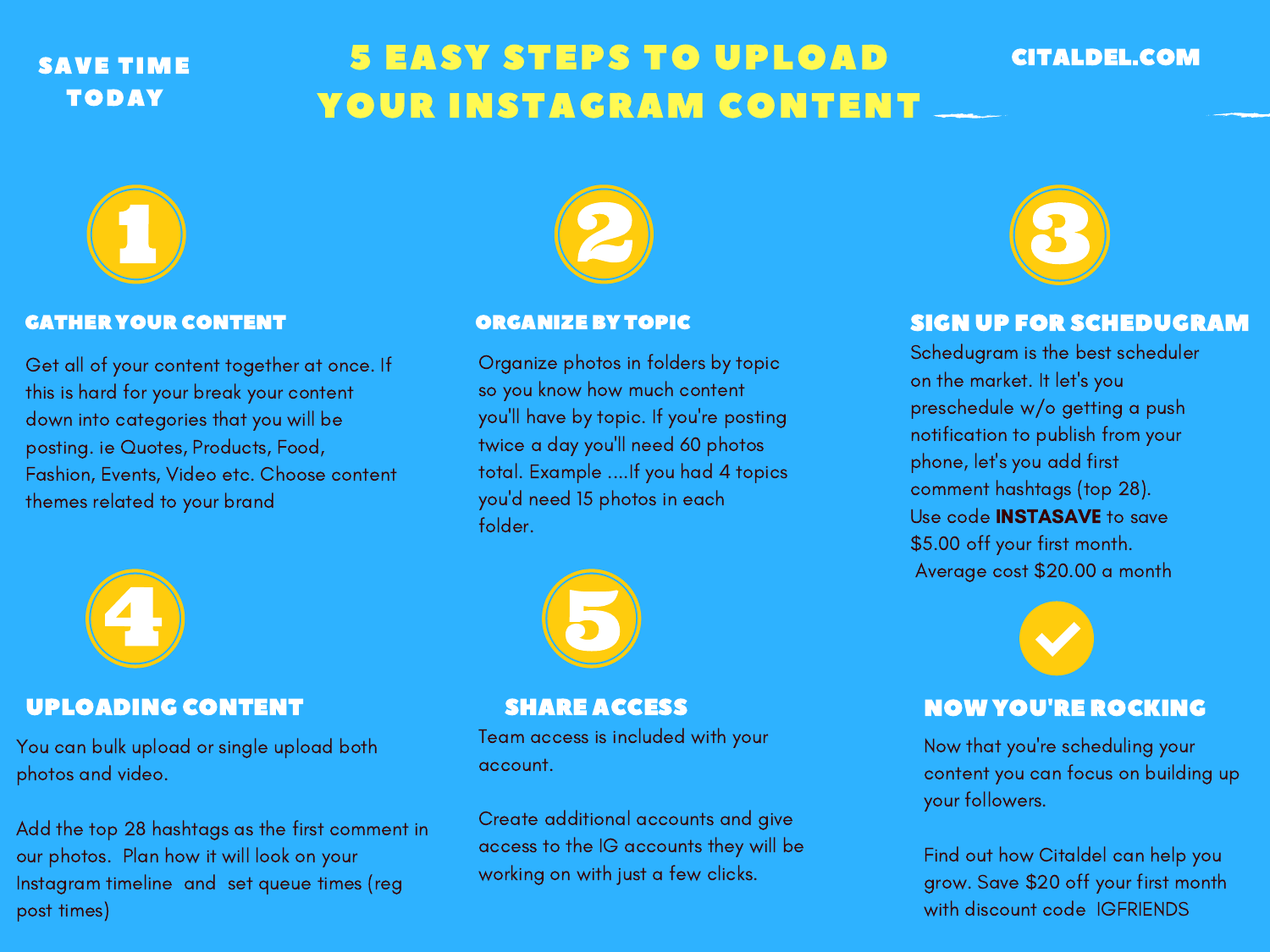### HASHTAG 101

### HOW TO FIND THE RIGHT HASHTAGS FOR YOUR POSTS

### CITALDEL.COM



### LIST YOUR POST CATEGORIES

List all of the post categories that you will be posting. ie Quotes, Products, Food, Fashion, Events, Video etc.



#### BEWARE OF BIG TAGS

BEWARE of using really big tags because 1. They could be flooded with porn or content you don't want your brand exposed to . It could just also be too big for your target customers to find you 1 or 2 are okay but no more.



#### SEARCH BY TOPIC

Look for hashtags in your industry between 15K and 3 million. These tags are big enough for engagement but not so big that your post will get lost. You want to choose 29 all together and your brand tag makes 30.



#### USE ALL 30 HASHTAGS

Some people hate hashtags but unless you're a million follower plus account that gets a ton of people to tag their friends...you NEED hashtags to increase your reach and increase engagement. Use 2 in the caption and put the other 28 in the first comment box. They'll disappear after people start to comment.



### SEPARATE BY PHOTO

Use the appropriate tags with the right photo to increase your post reach. You don't want taco tags with motivational quotes or quotes about cake and wine with travel photos.



### WATCH YOUR DATA

Use an analytics tool and see which hashtags your posts get the most engagement from and change up your strategy from month to month.

Find out how Citaldel can help you grow. Save \$20 off your first month with discount code IGFRIENDS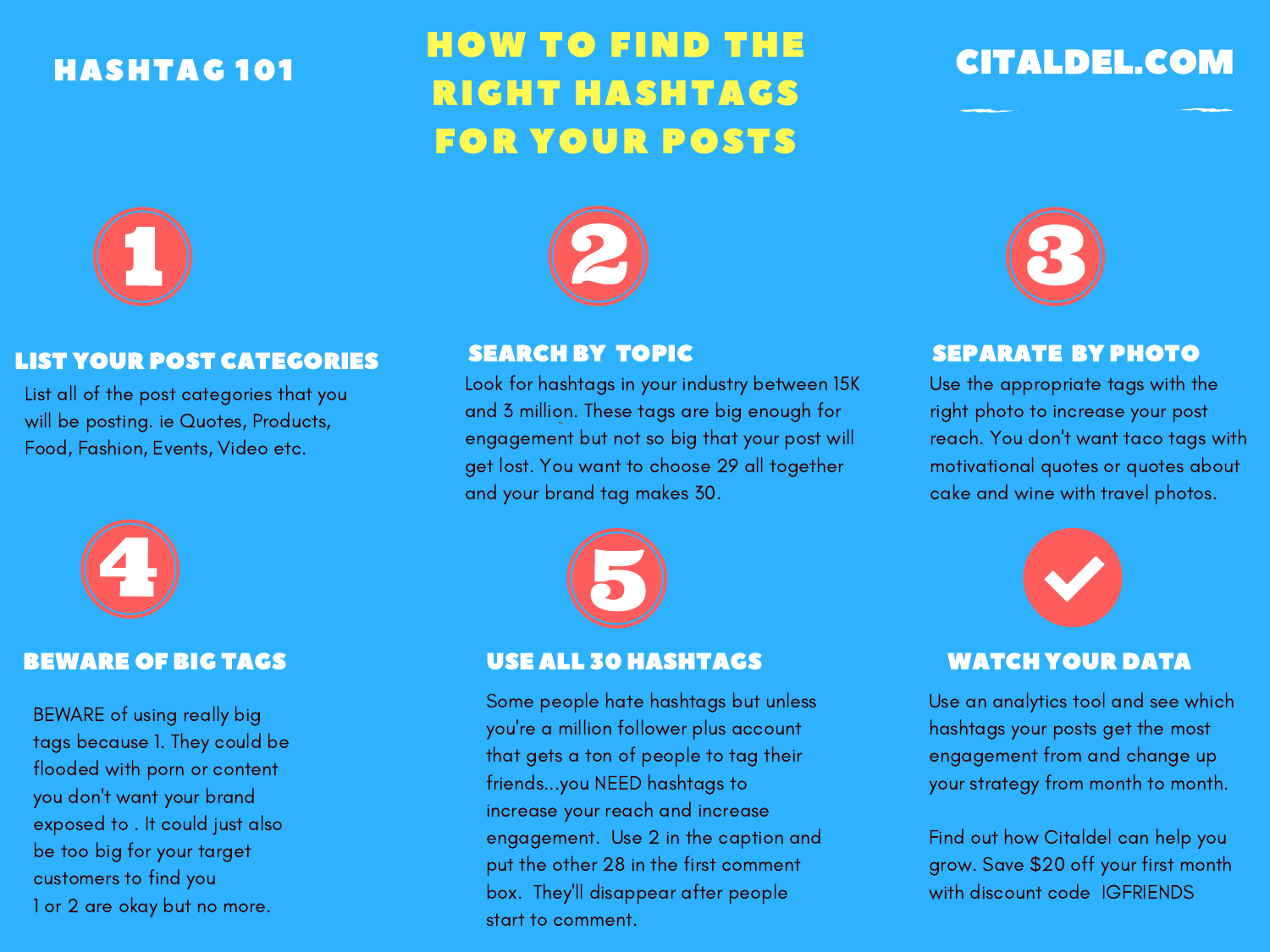

### **CONTENT IS KING**

CHOOSE THE BEST PHOTOS FOR YOUR PAGE POST REGULARLY USE A STYLE OR POSTING ORDER AND STICK TO IT

### SCHEDULE YOUR CONTENT

GATHER YOUR CONTENT ALL AT ONCE PUT 30 to 60 DAYS WORTH TOGETHER AT A TIME WRITE CAPTIONS UPLOAD IT AND FOCUS ON MANAGING MESSAGES FROM YOUR COMMUNITY

### USE DATA TO INFORM ACTION



DO YOUR HASHTAG RESEARCH USE TAGS THAT GET LOTS OF ENGAGEMENT USE TAGS THAT HAVE BETWEEN 15K and 250K POSTS USE UP TO 4 BIG TAGS (MILLION PLUS) if they are solidly related USE 30 TAGS WITH EVERY POST